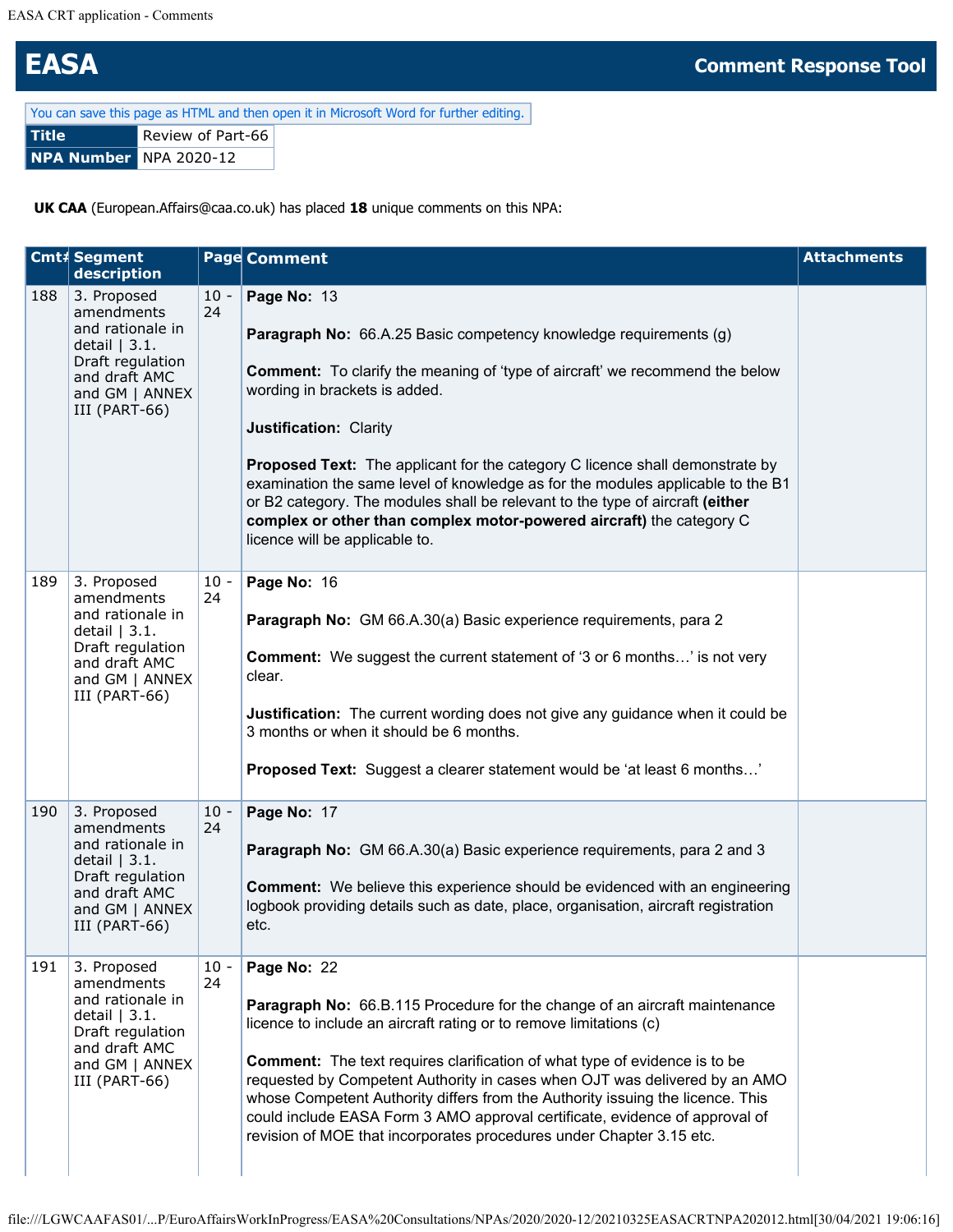|     |                                                                                                                                                                                           |               | Additionally, clarification if the Licensing Authority should liaise with the Authority<br>that issued the AMO approval or directly with the AMO would be beneficial.                                                                                                                                                                                                                                                                                                                                                                                                                                                                                                                                                                                                                                                                                                                                                                                                                                                                                                                                                                        |  |
|-----|-------------------------------------------------------------------------------------------------------------------------------------------------------------------------------------------|---------------|----------------------------------------------------------------------------------------------------------------------------------------------------------------------------------------------------------------------------------------------------------------------------------------------------------------------------------------------------------------------------------------------------------------------------------------------------------------------------------------------------------------------------------------------------------------------------------------------------------------------------------------------------------------------------------------------------------------------------------------------------------------------------------------------------------------------------------------------------------------------------------------------------------------------------------------------------------------------------------------------------------------------------------------------------------------------------------------------------------------------------------------------|--|
|     |                                                                                                                                                                                           |               | Justification: Clarity                                                                                                                                                                                                                                                                                                                                                                                                                                                                                                                                                                                                                                                                                                                                                                                                                                                                                                                                                                                                                                                                                                                       |  |
| 192 | 3. Proposed<br>amendments<br>and rationale in<br>detail $ 3.1.$<br>Draft regulation<br>and draft AMC<br>and $GM$   ANNEX<br>III (PART-66)                                                 | $10 -$<br>24  | Page No: 23<br><b>Paragraph No:</b> 66.B.130 Procedure for the direct approval of aircraft type<br>training $(c)$<br><b>Comment:</b> Using the Certificate of Recognition (CoR) (EASA Form 149b) for<br>directly approved courses could introduce ambiguity to the licensing process as<br>the EASA Form 149b template does not include a statement confirming that the<br>certified element of training has been directly approved by the Competent<br>Authority.<br>We believe a more appropriate reference would be to EASA Form 149c. This<br>would also be consistent with the amendment of Appendix III to Part 147, as<br>proposed.<br>The intended validity of EASA Form 149c is unclear. If the intended validity for<br>the acceptance of EASA Form 149c is 3 years, similar to EASA Form 149a and<br>149b, this could be inconsistent with AMC to 66.B.130. AMC to 66.B.130 states:<br>'The direct approval of aircraft type training should be done on a case by case<br>basis and should not be granted for long term periods, since it is not a privilege of<br>the organisation providing the training.'                      |  |
| 193 | 3. Proposed<br>amendments<br>and rationale in<br>detail $ 3.1.$<br>Draft regulation<br>and draft AMC<br>and GM   ANNEX<br>III (PART-66)  <br>APPENDICES TO<br>ANNEX III<br>(PART-66)      | $25 -$<br>213 | Page No: 27, 28, 88<br><b>Paragraph No:</b> $3^{rd}$ table (p27), $1^{st}$ table (p28), para 2.3 (p88)<br><b>Comment:</b> We believe the original wording 'Electrical Fundamentals' of the<br>Module 3 title is a better use of language. It is recommended to revert back to the<br>original wording.<br>Justification: Clarity                                                                                                                                                                                                                                                                                                                                                                                                                                                                                                                                                                                                                                                                                                                                                                                                             |  |
| 194 | 3. Proposed<br>amendments<br>and rationale in<br>detail $ 3.1.$<br>Draft regulation<br>and draft AMC<br>and GM   ANNEX<br>III (PART-66)<br><b>APPENDICES TO</b><br>ANNEX III<br>(PART-66) | $25 -$<br>213 | Page No: 39<br>Paragraph No: Module 18 Practical Assessment<br><b>Comment:</b> In general, we agree with the new concept of the Module 18.<br>However, it would be beneficial to give some indication as to what assessment<br>criteria is to be used, who will be performing the assessment and how it will be<br>recorded.<br>Further clarification is required as the guidance seems to be incomplete. It is not<br>clear how many maintenance tasks are to be assessed for a B1/B2/B3 external<br>candidate, whether it is 1, 26 or 1 per each intended competence as defined on<br>the relevant AMC.<br>It is unclear what supporting evidence would be required, e.g. training needs<br>analysis, samples of practical assessment exercises, to be submitted by an MTO<br>when delivering Module 18.<br>It is unclear whether any MTO approved for basic training is also automatically<br>approved to deliver Module 18 without further checks. Further guidance on<br>specific qualification of practical assessors, how will the NAA evaluate the<br>delivery of Module 18, and how long would the applicant be expected to wait to |  |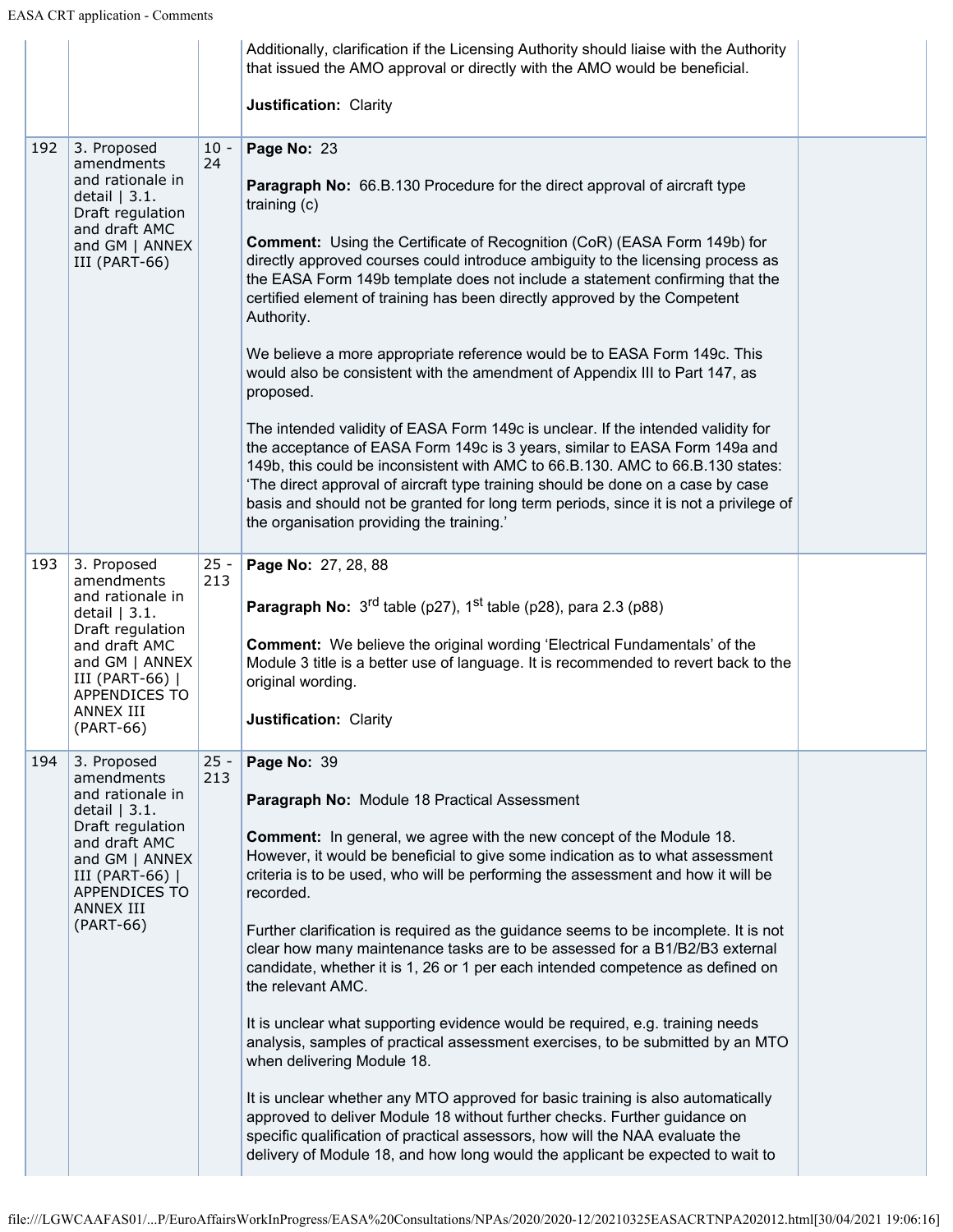|     |                                                                                                                                                                                           |               | re-try the Module 18 examination if they were to fail, would be beneficial.                                                                                                                                                                                                                                                                                                                                                                                                                                                                                                                                                                                                                                                                                                                                                                   |  |
|-----|-------------------------------------------------------------------------------------------------------------------------------------------------------------------------------------------|---------------|-----------------------------------------------------------------------------------------------------------------------------------------------------------------------------------------------------------------------------------------------------------------------------------------------------------------------------------------------------------------------------------------------------------------------------------------------------------------------------------------------------------------------------------------------------------------------------------------------------------------------------------------------------------------------------------------------------------------------------------------------------------------------------------------------------------------------------------------------|--|
| 195 | 3. Proposed<br>amendments<br>and rationale in<br>detail $ 3.1.$<br>Draft regulation<br>and draft AMC<br>and GM   ANNEX<br>III (PART-66)  <br>APPENDICES TO<br>ANNEX III<br>(PART-66)      | $25 -$<br>213 | Page No: 39<br><b>Paragraph No: 3 Basic training methods</b><br><b>Comment:</b> It would be beneficial to state that MBT as a method of training can<br>be used to enhance the training. The combination of physical and virtual training<br>needs further clarification. The risk is that we could see all training being<br>delivered virtually only. This would fall outside the pedagogical doctrines.                                                                                                                                                                                                                                                                                                                                                                                                                                    |  |
| 196 | 3. Proposed<br>amendments<br>and rationale in<br>detail $ 3.1.$<br>Draft regulation<br>and draft AMC<br>and GM   ANNEX<br>III (PART-66)<br><b>APPENDICES TO</b><br>ANNEX III<br>(PART-66) | $25 -$<br>213 | Page No: 39<br>Paragraph No: GM to Section 1 of Appendix I<br><b>Comment:</b> The NAA determines a process by which credits from national<br>further education establishments are accepted. It is unclear, however, if this<br>credit could be accepted internationally.                                                                                                                                                                                                                                                                                                                                                                                                                                                                                                                                                                      |  |
| 197 | 3. Proposed<br>amendments<br>and rationale in<br>detail $ 3.1.$<br>Draft regulation<br>and draft AMC<br>and $GM$   ANNEX<br>III (PART-66)  <br>APPENDICES TO<br>ANNEX III<br>(PART-66)    | $25 -$<br>213 | Page No: 87<br>Paragraph No: AMC to Section 3 of Appendix I to Part-66 'Basic training<br>requirements'<br><b>Comment:</b> Whether it is instructor centred or student-centred training method,<br>the training itself needs to include face to face interaction between both sides.<br>This aspect should be reflected in the AMC rather than leaving it open to<br>interpretation.<br>Further clarification of instructor-centred, student-centred and blended training<br>would be beneficial. It is unclear what alternative provisions used to verify the<br>actual and progressive acquisition of skills and attitude by the student are<br>expected here when Modules 7, 9, 11, 12, 13, 15, 16 and 17 are taught just by<br>the student-centred method. Additionally, the reason for not including Module 14<br>Propulsion is unclear. |  |
| 198 | 3. Proposed<br>amendments<br>and rationale in<br>detail $ 3.1.$<br>Draft regulation<br>and draft AMC<br>and GM   ANNEX<br>III (PART-66)  <br>APPENDICES TO<br>ANNEX III<br>(PART-66)      | $25 -$<br>213 | Page No: 87<br><b>Paragraph No:</b> Appendix II - Basic Examination and Assessment Standard<br>(except for category L licence)<br><b>Comment:</b> The reason for removing Module 9 essay is unclear. There is a<br>strong argument that Module 9 is the most important essay to write as it is all<br>about communication.                                                                                                                                                                                                                                                                                                                                                                                                                                                                                                                    |  |
| 199 | 3. Proposed<br>amendments<br>and rationale in<br>detail $ 3.1.$<br>Draft regulation<br>and draft AMC<br>and GM   ANNEX<br>III (PART-66)  <br>APPENDICES TO<br>ANNEX III<br>(PART-66)      | $25 -$<br>213 | Page No: 91<br><b>Paragraph No:</b> 3. MODULE 18 - Practical assessment<br><b>Comment:</b> It would be beneficial to define the assessment criteria for the<br>assessors and when and how these assessments take place. It is unclear what<br>methods should be used, e.g. the assessment could include a presentation of<br>course work, a practical task and a focused oral assessment. The oral part could<br>include topics such as health and safety, human factor elements and<br>documentation.                                                                                                                                                                                                                                                                                                                                        |  |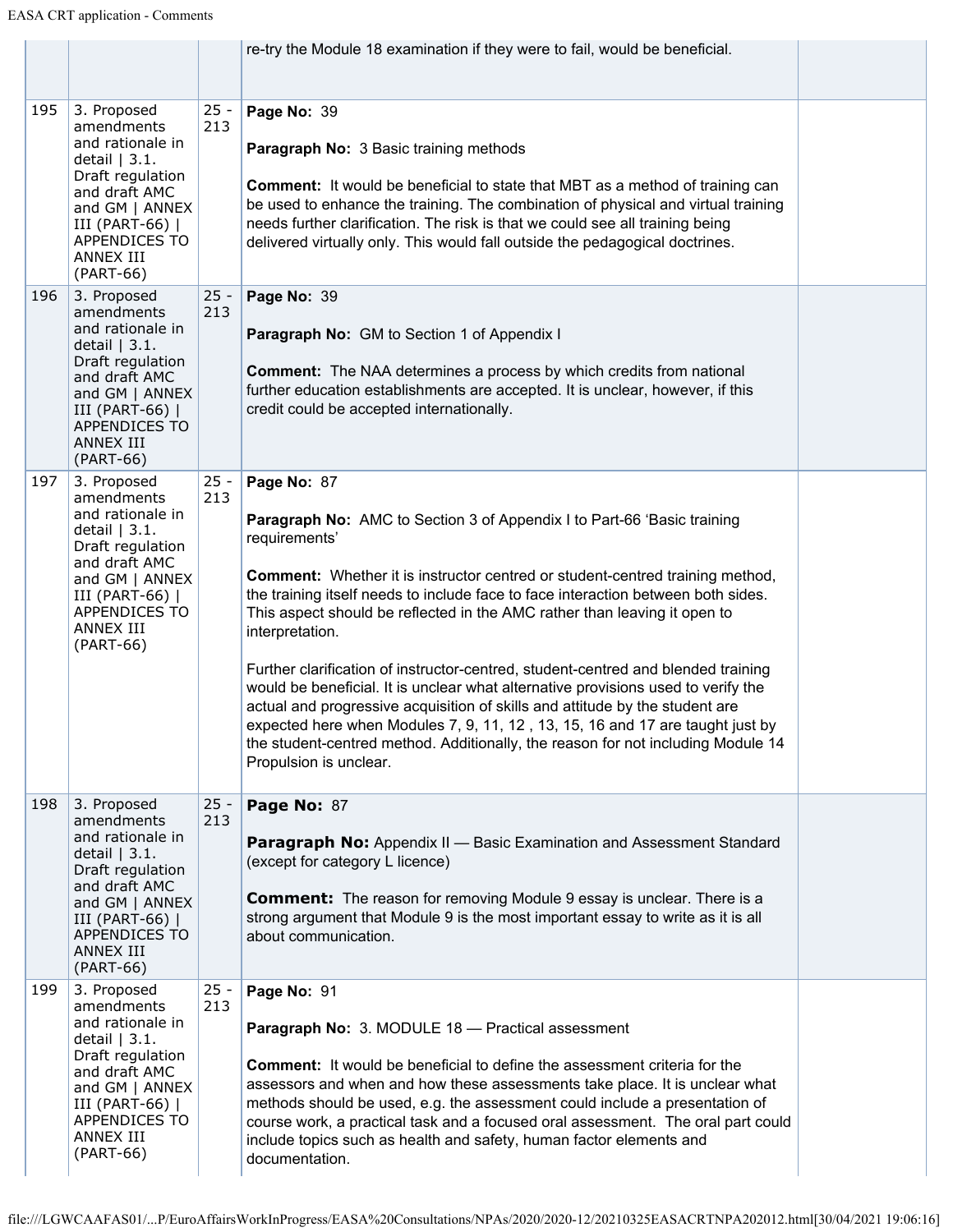|     |                                                                                                                                                                                      |               | The 4 <sup>th</sup> paragraph states: 'After the third failed attempt, an approved skills<br>training is necessary addressing all the criteria of Module 18.' It is unclear what<br>constitutes 'an approved skills training', who is approving it?, whether it should be<br>approved directly by the Competent Authority, should it be delivered by an<br>approved Part 147 Basic Training MTO?, how long should it take? A clearer<br>guidance would eliminate confusion.                                                                                                                                |  |
|-----|--------------------------------------------------------------------------------------------------------------------------------------------------------------------------------------|---------------|------------------------------------------------------------------------------------------------------------------------------------------------------------------------------------------------------------------------------------------------------------------------------------------------------------------------------------------------------------------------------------------------------------------------------------------------------------------------------------------------------------------------------------------------------------------------------------------------------------|--|
| 200 | 3. Proposed<br>amendments<br>and rationale in<br>detail $ 3.1.$<br>Draft regulation<br>and draft AMC<br>and GM   ANNEX<br>III (PART-66)  <br>APPENDICES TO<br>ANNEX III<br>(PART-66) | $25 -$<br>213 | Page No: 91<br><b>Paragraph No:</b> AMC to Appendix II - Number of questions per subject<br><b>Comment:</b> Dictating the maximum number of questions per module is limiting<br>and potentially does not allow for the subject to be fully examined.<br>Additionally, type training is not restricted to a maximum number of questions.<br>Therefore it is unclear why basic training is restricted.<br><b>Proposed Text:</b> We recommend a more practical solution would be using the<br>following: "a minimum number of questions which cannot be increased by more<br>than 25%".                       |  |
| 201 | 3. Proposed<br>amendments<br>and rationale in<br>detail $ 3.1.$<br>Draft regulation<br>and draft AMC<br>and GM   ANNEX<br>III (PART-66)  <br>APPENDICES TO<br>ANNEX III<br>(PART-66) | $25 -$<br>213 | Page No: 139<br>Paragraph No: 18. MODULE 18 - PRACTICAL ASSESSMENT<br><b>Comment:</b> Guidance is needed as to who, what and where does the<br>assessment take place, how is the event recorded and what are the criteria for<br>re-assessment.<br>Further guidance is also needed as to what qualifications the assessor needs in<br>order to perform these assessments. Perhaps they could be identified within<br>Part 147 MTOE.<br>The tables referred to in the "Duration of the assessment" paragraph seem to be<br>missing, or a reference needs to be included as to where the tables can be found |  |
| 202 | 3. Proposed<br>amendments<br>and rationale in<br>detail $ 3.1.$<br>Draft regulation<br>and draft AMC<br>and GM   ANNEX<br>III (PART-66)  <br>APPENDICES TO<br>ANNEX III<br>(PART-66) | $25 -$<br>213 | Page No: 143<br><b>Paragraph No:</b> 5. Type examination standard for Group 2 and Group 3<br>aircraft<br><b>Comment:</b> Please clarify the implications of removing the reference to oral<br>examination                                                                                                                                                                                                                                                                                                                                                                                                  |  |
| 203 | 3. Proposed<br>amendments<br>and rationale in<br>detail $ 3.1.$<br>Draft regulation<br>and draft AMC<br>and GM   ANNEX<br>III (PART-66)  <br>APPENDICES TO<br>ANNEX III<br>(PART-66) | $25 -$<br>213 | Page No: 167, 185 and 208<br>Paragraph No: MODULE 13L. PRACTICAL ASSESSMENT<br><b>Comment:</b> We suggest consider renaming the practical assessment module to<br>Module 18L. This would make it consistent with Appendix II (for B1, B2 and B3<br>licences). Otherwise it may be confusing.<br>Justification: Clarity                                                                                                                                                                                                                                                                                     |  |
| 204 | 3. Proposed<br>amendments<br>and rationale in<br>detail $ 3.1.$<br>Draft regulation                                                                                                  | $25 -$<br>213 | Page No: 213<br>Paragraph No: A. SPECIFIC TASKS FOR AEROPLANES AND<br><b>HELICOPTERS</b>                                                                                                                                                                                                                                                                                                                                                                                                                                                                                                                   |  |